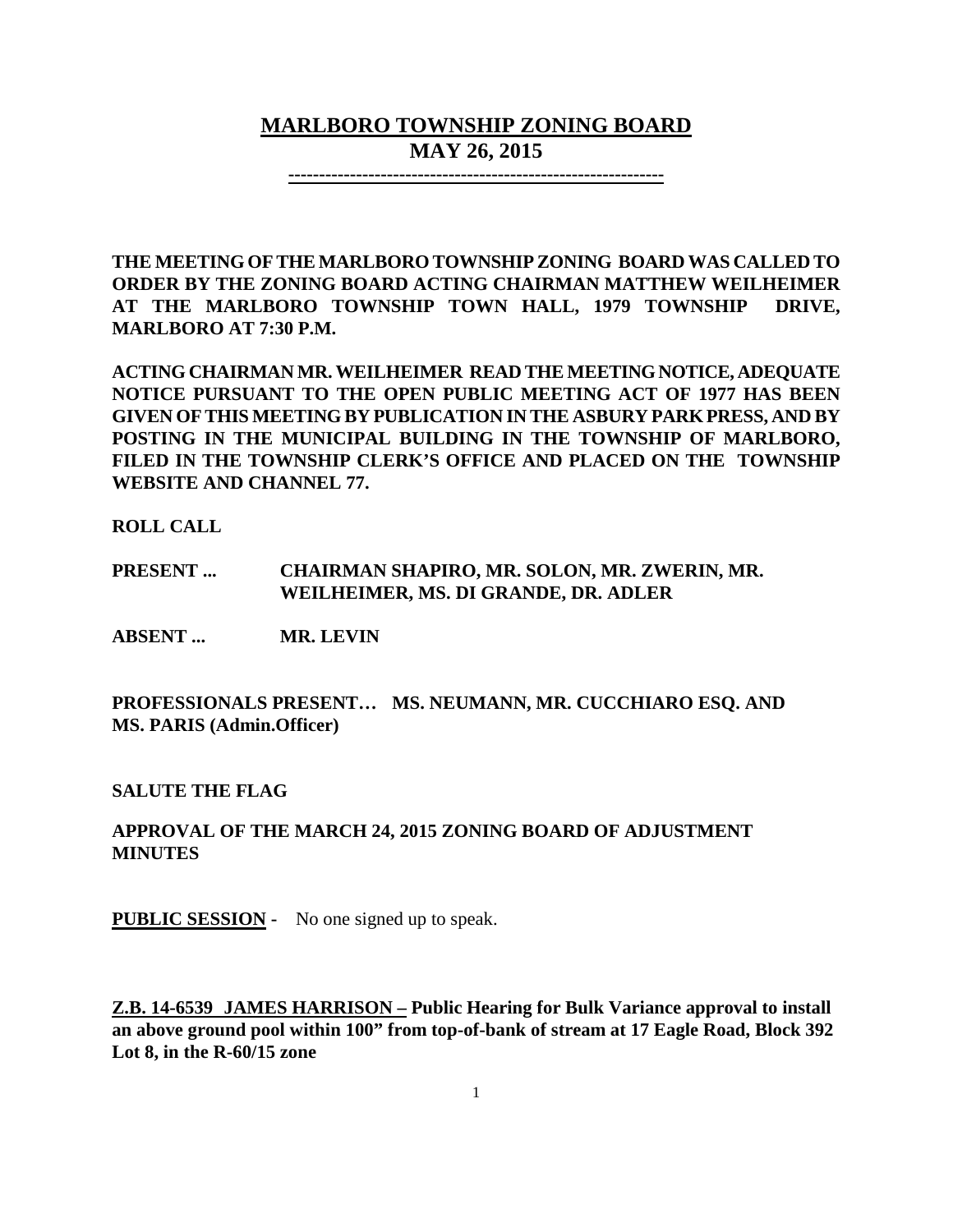**James Harrison- 17 Eagle Road** was worn in and gave testimony. Mr. Harrison stated that had purchased an above ground pool in the winter of 2014 so that his family could enjoy The pool while he's deployed. Mr. Harrison stated, it never occurred to him that he would have any issues with the installation of the swimming pool, considering both of his neighbors on either side of his home have in ground pools.

Ms. Neumann stated, there are no changes to the grade associated to the above ground pool. The relief that's being sought is its within 100 feet of the top of the stream bank. Having seen the property, the proposed location is appropriate.

Dr. Adler asked Ms. Neumann if an above ground pool is treated the same as an in ground pool. Ms. Neumann stated that the setback requirements, yes. They also need a pool permit from the building department and the engineering department. Typically, above ground pool installation does not required as much ground disturbance.

Mr. Weilheimer asked how far from the top of the bank the pool is proposed. Ms. Neumann answered 97 feet.

### *In workshop*

Offered: Chairman Shapiro

Second: Mr. Solon

Mr. Solon in favor of the application. Mr. Zwerin is in favor of the application as well. Mr. Weilheimer is also in favor. Ms. DiGrande has no issue with the application. Dr. Adler wanted to hold off on commenting due to confusion of the distance of the pool to the top of the bank. Ms. Neumann corrected the measurement to be 80 feet to the top of the bank. Dr. Adler is in favor of the application. Chairman Shapiro is also in favor of this application.

### *Out of Workshop*

Offered: Chairman Shapiro

Second: Dr. Adler

### *A motion in the affirmative*

Offered: Chairman Shapiro Ayes: 6 (Mr. Solon, Mr. Zwerin, Mr. Weilheimer,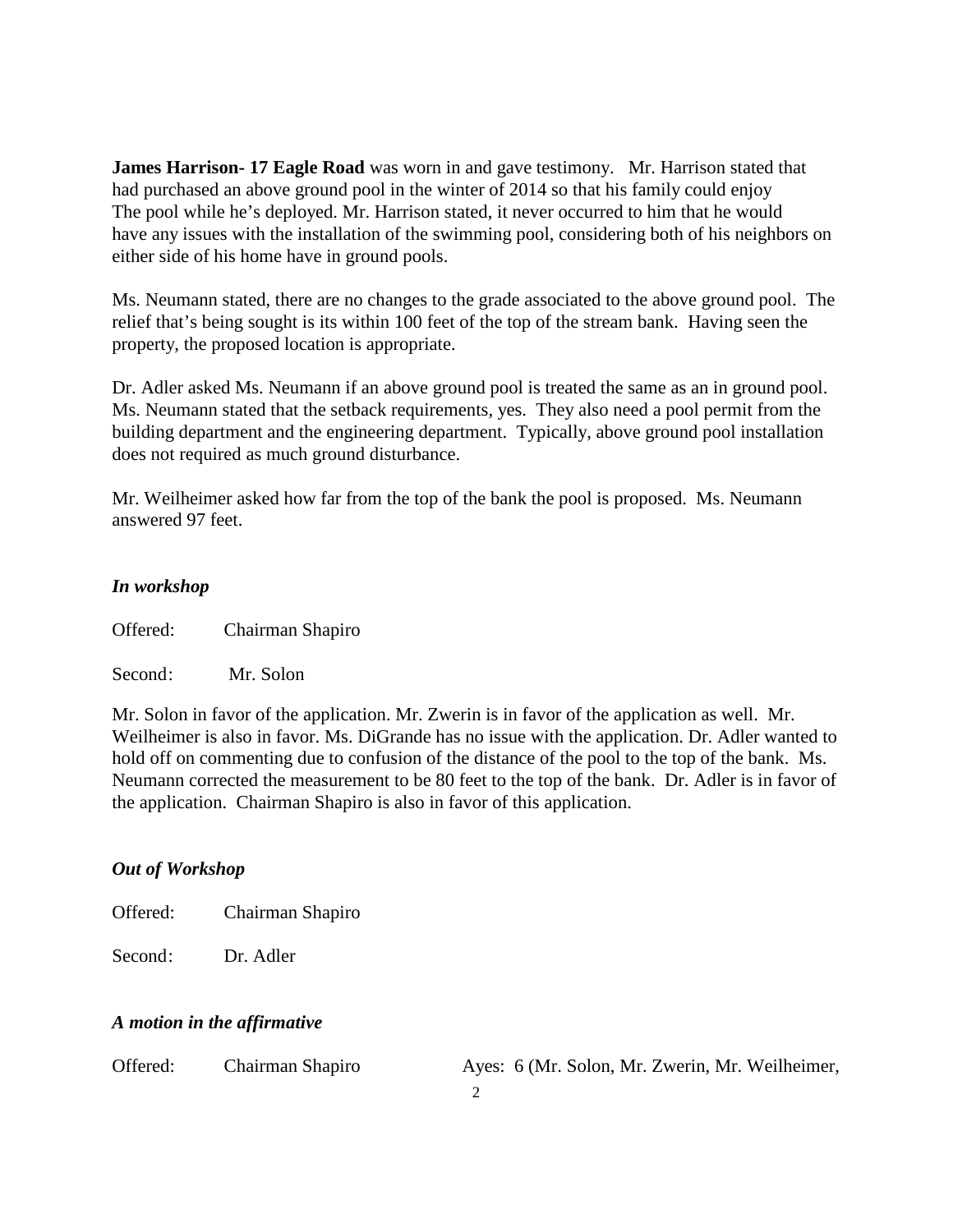Chairman Shapiro, Ms. DiGrande, Dr. Adler).

Second: Mr. Zwerin Nays: 0

Absent: 1 (Mr. Levin)

## **Z.B. 14-6514 MICHAEL & VINCENTA RAYA – Continued Public Hearing for Bulk Variance approval for total lot coverage at 408 Basswood Lane, Block 120.05 Lot 23, in the RSCS zone**

Ms. DiGrande recused herself for this application.

Salvatore Alfieri Esq. introduced the application to the board. Mr. Alfieri stated that a revised plan was submitted to the board. Mr. Alfieri asked Mr. Pentland to describe the proposed changes. Mr. Pentland stated the now proposed lot coverage was reduced by scaling back on areas that already existed. The square footage of a paved walkway on the side of the property was reduced. Some area was removed from the eastern side of the property as well as along the back of the addition, pavers were removed. In total the coverage was reduce from 3% to 1% over coverage, totaling 98 square feet. Mr. Alfieri commented that the shed is a plastic portable shed and is not affixed to the ground as well as the grill is not a permanent structure.

**Public –** No one from the public spoke

### *In workshop*

Offered: Chairman Shapiro

Second: Mr. Zwerin

Mr. Solon acknowledged the effort that the applicant put in to reduce the lot coverage that was proposed would like clarification regarding the hot tub. Mr. Zwerin has some concerns as well. Mr. Weilheimer is in favor. Dr. Adler is in favor of the application with the currant revisions. Chairman Shapiro is also in favor of this application.

### *Out of Workshop*

Offered: Chairman Shapiro

Second: Dr. Adler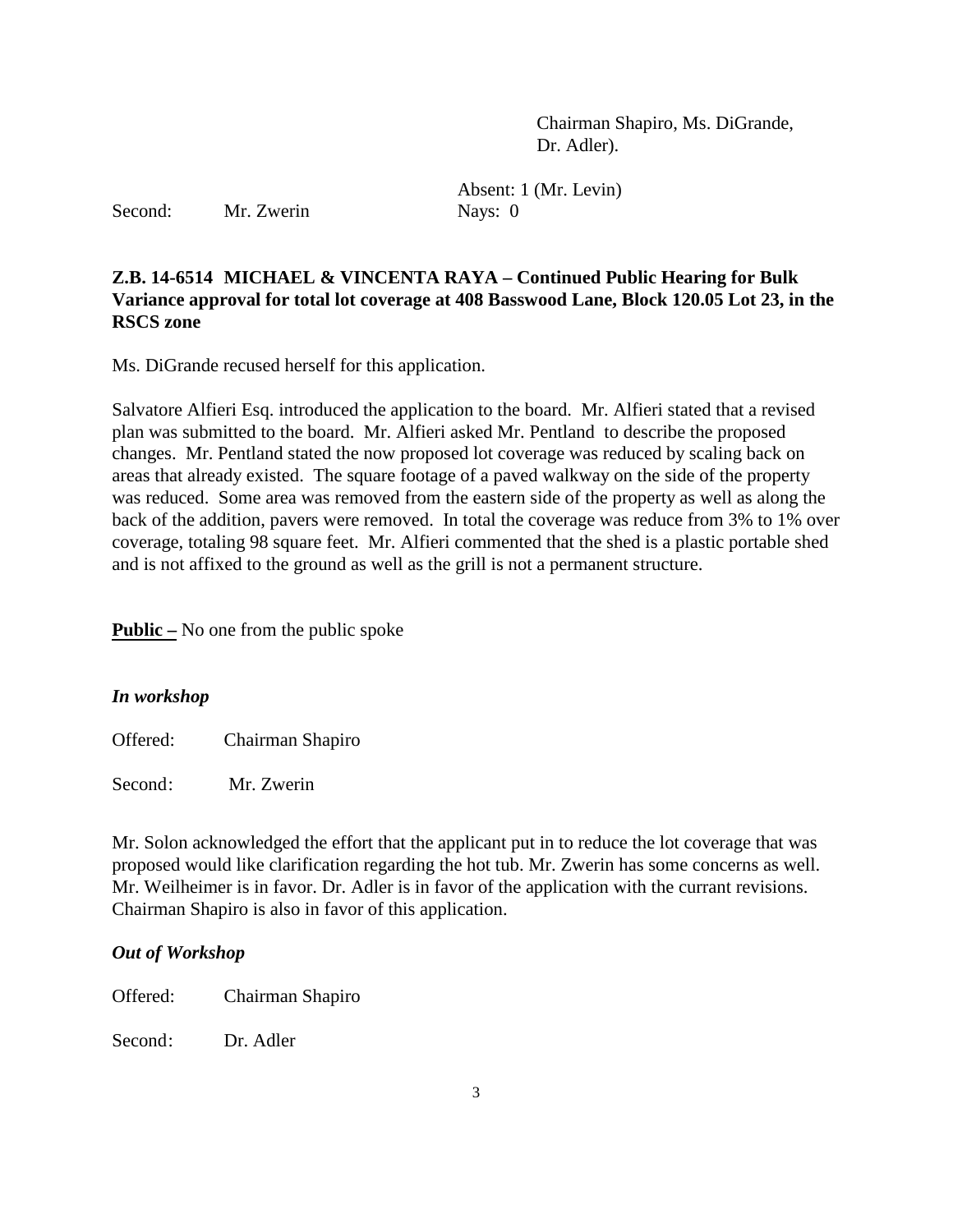Chairman Shapiro asked that Mr. Pentland explain the location of the hot tub. Mr. Pentland stated that the hot tub is located along the northern side in the rear of the property. It was previously located where the addition is now proposed. Chairman Shapiro asked if it was a permanent structure, Mr. Pentland responded "no".

#### *A motion in the affirmative*

| Offered: | Chairman Shapiro | Ayes: 5 (Mr. Solon, Mr. Zwerin, Mr. Weilheimer,<br>Chairman Shapiro, Dr. Adler). |
|----------|------------------|----------------------------------------------------------------------------------|
| Second:  | Mr. Weilheimer   | Abstained: 1 (Ms. DiGrande)<br>Absent: 1 (Mr. Levin)<br>Nays: $0$                |

Ms. DiGrande rejoined the board.

**Z.B. 15-6532 ERNEST & POLIVIA SERGHIS - Continued Public Hearing for Mixed Use Variance and Site Plan approval to construct a 26' x 40' pole-barn for storage of plumbing business equipment, and to maintain the existing dwelling to reside in, with insufficient side and rear yard setbacks for existing accessory structure. Insufficient lot area, frontage, width, depth, and side yard setback for principal structure at 379 Route 79, Block 151 Lot14, in the C-2 zone.**

Salvatore Alfieri Esq. reminded the board that this application was before the board at a previous meeting and gave testimony. The applicant has since come back with revisions to the plan after hearing the concerns of the neighbor as well as the board.

The applicant rotated the building to give some relief to the rear and side yard set-backs.

Mr. Brent Papi P.E. was sworn in and gave testimony. New evidence was entered A-29 a revised plan prepared by Eastpoint Engineering, with a revision date of April 15, 2015. The building detentions remain the same. The revised plan reflects the being rotated 90 degrees, and now meets the 40 foot rear yard setback. It is also now 35.25 feet from the southern side lot line as well as 35 feet from the northern side lot line. Mr. Alfieri summarized, the rear yard set-back variance has now been eliminated and the side yard variance for the southernmost property line went from 20 feet to 35 feet. Mr. Papi corrected Mr. Alfieri, stating that the southern side yard setback is 35.25 feet. Mr. Alfieri asked Mr. Papi if that's the line that is adjacent to the neighbor who appeared at the last meeting, Mr. Papi answered "correct". Mr. Alfieri stated that "those are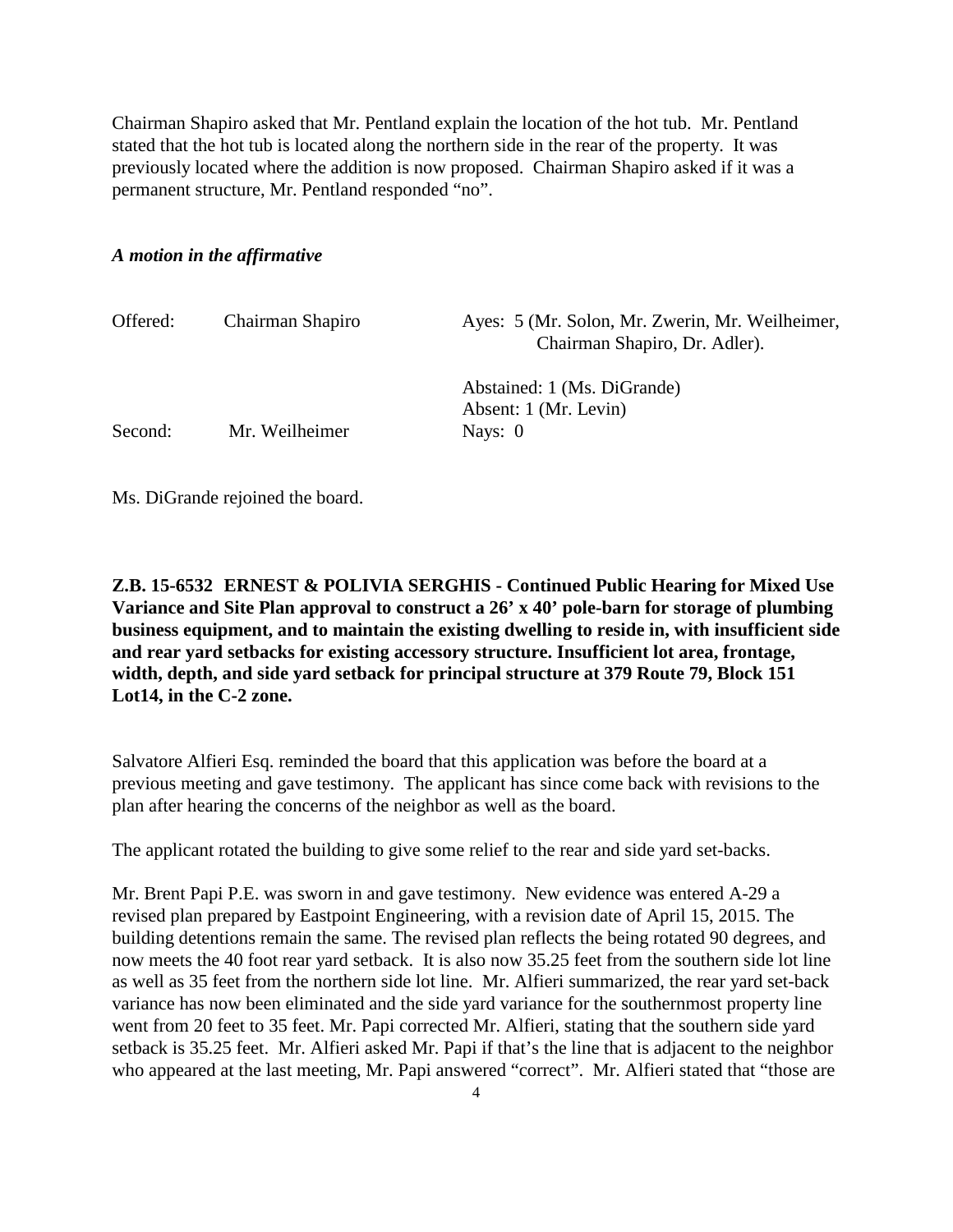the changes Mr. Chair. We are not going to be redundant with all the testimony in the last hearing, unless the board has any questions that we didn't cover last time." Chairman Shapiro asked if any of the board members had any questions. Dr. Adler asked if the applicant was aware of any concerns Mr. Borden may have regarding the driveway. Mr. Alfieri stated that he did speak with Mr. Boarden and that the agreed to address Mr. Borden's comments regarding the 20 foot minimum. Mr. Zwerin asked if the board had any questions regarding drainage at the last meeting. Mr. Alfieri said that at the last meeting the board did discuss putting in trenches. The applicant spoke with the neighbor, the neighbor didn't feel the need for the trenches with the rotation of the building and installation of landscaping.

### **Public - Ingrid Kiss – 3 Brown Rd. Morganville** – Is satisfied with the revisions

### *In workshop*

Offered: Chairman Shapiro

Second: Mr. Zwerin

Mr. Solon appreciates that the applicant listened to the concerns of the neighbor and addressed them in the revised plan. Mr. Solon is in favor of the application. Mr. Zwerin second what Mr. Solon stated and is in favor of the application as well. Mr. Weilheimer feels that the applicant's revised plan works well and is in favor. Ms. DiGrande agrees with the other board members. Dr. Adler is in favor of the application. Chairman Shapiro is also in favor of this application.

### *Out of Workshop*

Offered: Chairman Shapiro

Second: Dr. Adler

## *A motion in the affirmative*

| Offered: | Chairman Shapiro | Ayes: 6 (Mr. Solon, Mr. Zwerin, Mr. Weilheimer,<br>Chairman Shapiro, Ms. DiGrande,<br>Dr. Adler).<br>Absent: 1 (Mr. Levin) |
|----------|------------------|----------------------------------------------------------------------------------------------------------------------------|
| Second:  | Dr. Adler        | Nays: $0$                                                                                                                  |

5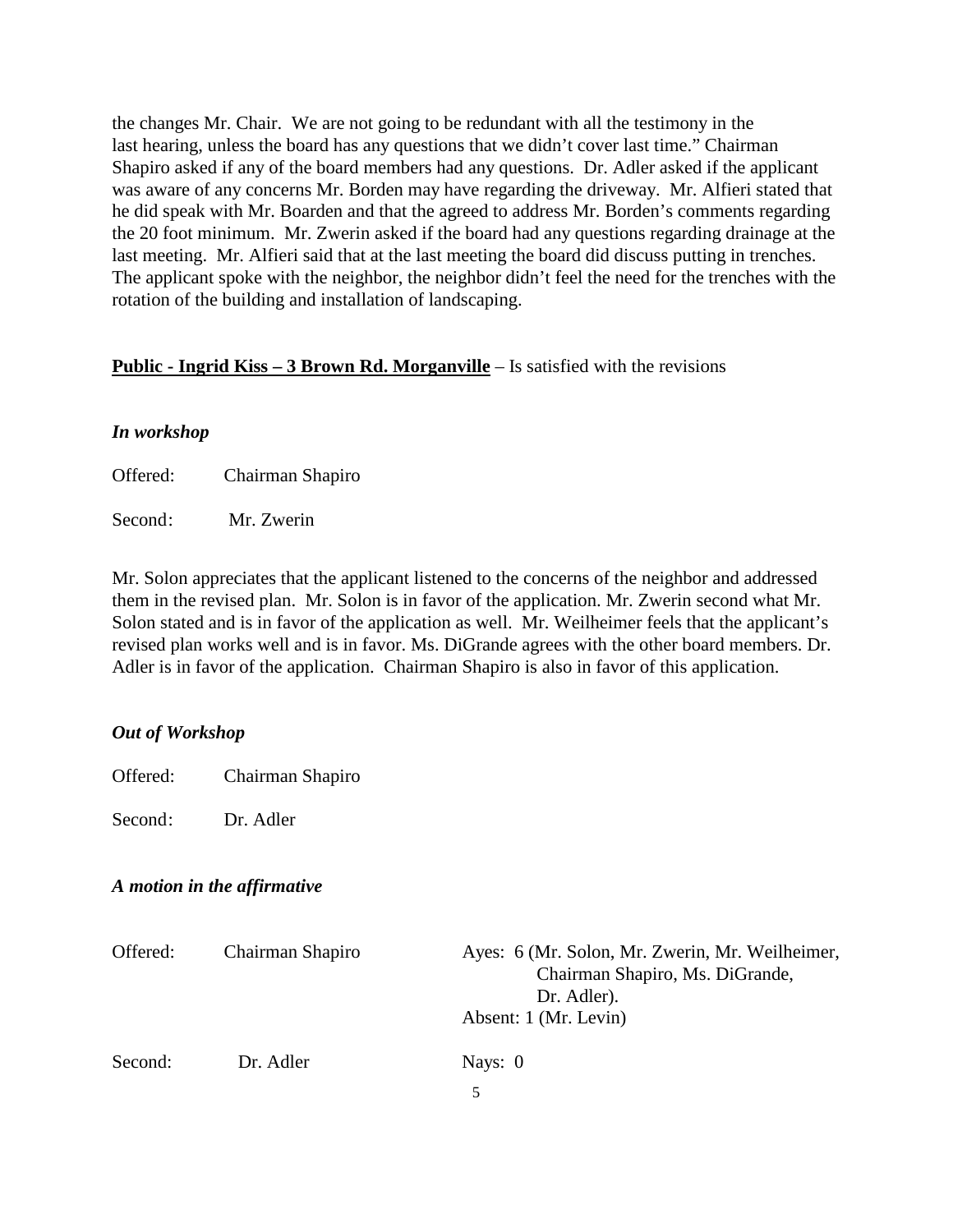## **Z.B. 15-6535 SINE-TRU TOOL CO., INC. –Public Hearing for Use Variance approval to continue auto body use in the Light Industrial zone, at 238 Boundary Road, Block 360 Lot 5, in the LI zone.**

Salvatore Alfieri Esq. introduced the application to the board.

Mr. Kenneth Klawunn was sworn in and gave testimony. Mr. Alfieri asked Mr. Klawunn if he rents space in the location at 238 Boundary Rd. Mr. Klawunn stated "yes". Mr. Alfieri asked Mr. Klawunn what type of business is Sine-Tru. Mr. Klawunn described the business as an old tool and dye business that he and his father started about fifty years ago. They engineer and fabricate tools. Mr. Alfieri asked Mr. Klawunn to describe to the board what they do in the back portion of the building. Mr. Klawunn stated they repair and paint mostly classic cars. They store up to ten vehicles inside the building, no storage outside. Mr. Alfieri asked if the board made it a condition if the application was granted, no storage outside of the building would be permitted would he agree, Mr. Klawunn agreed. Mr. Alfieri asked how long both business have been in business? Mr. Klawunn said " probably about 30 years". Mr. Alfieri asked where Mr. Klawunn operated those businesses before moving to Boundary Road. Mr. Klawunn stated that they both were located at Beacon Hill Road, but had to relocated do to new development on that property. New evidence was entered A-28 Aerial view of the property. Mr. Alfieri asked Mr. Klawunn to point out which building his business occupies. Mr. Alfieri asked how a vehicle would enter the property to get to the building he occupies. Mr. Klawunn stated "off Boundary Rd". Mr. Alfieri cars. Mr. Alfieri asked if parts are delivered, Mr. Klawunn said FedEx delivers the parts.

Public- Robert Cleary – Has concerns with the trash at the applicants location

Mr. Alfieri asked Mr. Klawunn if the debris that Mr. Cleary commented on is coming from his business, Mr. KIawunn said it's coming from some other business on the site. Chairman Shapiro stated that the township would do an inspection of the site to remediate the debris problem.

Mr. John Leoncavallo P.P. was sworn in and gave testimony. Mr. Leoncavallo feels that this application will have no negative impact on the surrounding area. Mr. Leoncavallo feels that it is a positive that the applicant will be doing all work on the inside of the building. Mr. Leoncavallo doesn't feel it's necessary to add additional buffer. The wooded area between the residents ant Mr. Klawunn's building is dense.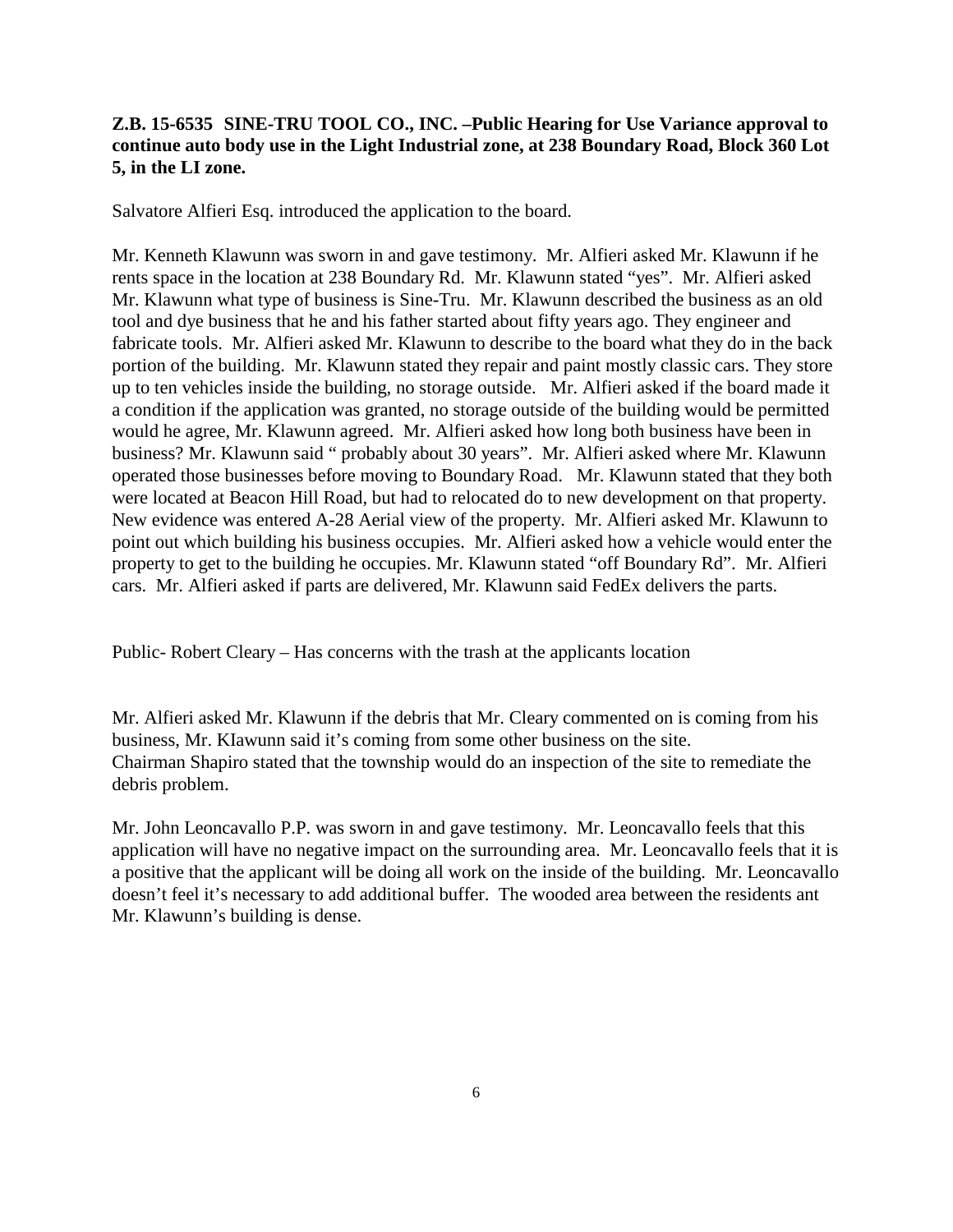#### *In workshop*

Offered: Chairman Shapiro

Second: Dr. Adler

Mr. Solon is in favor of the application. Mr. Zwerin is also in favor of this application. Mr. Weilheimer agrees with this application and is in favor. Ms. DiGrande has no issue with this application. Dr. Adler is in favor of the application. Chairman Shapiro is also in favor of this application.

#### *Out of Workshop*

Offered: Chairman Shapiro

Second: Dr. Adler

#### *A motion in the affirmative*

| Offered: | Chairman Shapiro | Ayes: 6 (Mr. Solon, Mr. Zwerin, Mr. Weilheimer,<br>Chairman Shapiro, Ms. DiGrande,<br>Dr. Adler). |
|----------|------------------|---------------------------------------------------------------------------------------------------|
|          |                  | Absent: 1 (Mr. Levin)                                                                             |
| Second:  | Mr. Zwerin       | Nays: $0$                                                                                         |

# **M E M O R A L I Z A T I O N S**

**Z.B. 15-6533 A&A LINDEN PROPERTIES, LLC.- Memorialization of Resolution granting Mixed Use Variance and Site Plan approval Requesting to use existing two story dwelling as a mixed commercial/residential use with an electrical contracting office on first floor and an apartment on the second floor at 301 Route 79, Block 169 Lot 17, in the LC zone.**